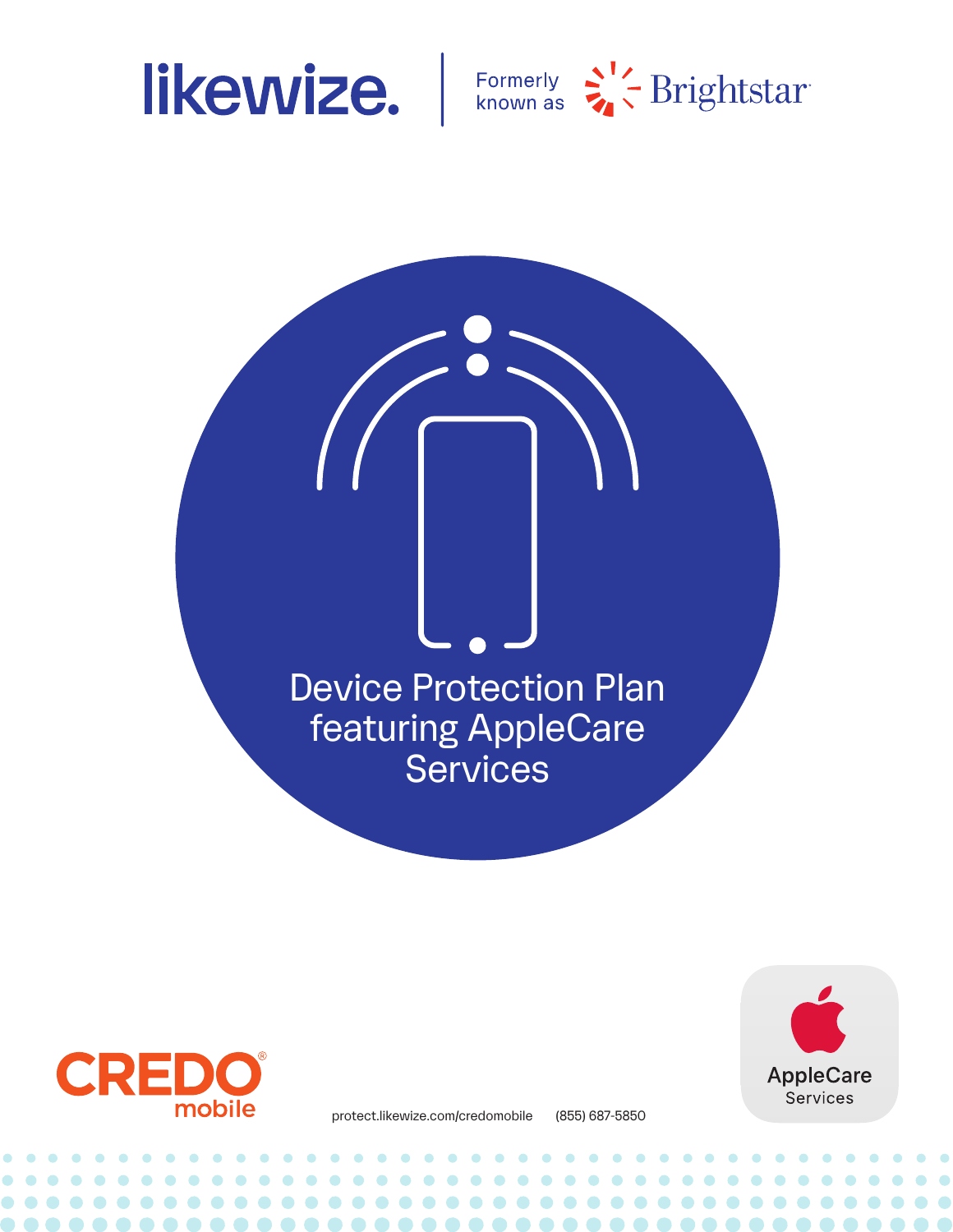## **Why sign up?**

The Device Protection Plan featuring AppleCare Services is your total protection option for iPhone and iPad devices, designed to give you peace of mind. So, whether you accidentally leave your iPhone on the roof of your car or your dog turns your iPad into a chew toy, we've got you covered. Coverage includes lost, theft, accidental damage from handling, and hardware malfunction. There's even iPhone screen repair with a low deductible.

The plan features service and support direct from Apple, including 24/7 priority access to Apple experts via chat or phone; Apple certified repair or replacement; service at Apple stores and Apple Authorized Service Providers; and software support for iOS, iCloud and Apple-branded apps. You are eligible to receive 3 approved claims in a rolling 12-month period, 2 of which may be for accidental damage and 1 of which may be for loss or theft. Hardware malfunction claims do not count against this limit.

Sign up today to avoid the price tag and headache that comes with a lost, stolen, accidentally damaged or malfunctioning device. The chart below shows you just how much you could save!

## **How do I get help?**

Filing a claim with Likewize Device Protection or AppleCare Services is easy. Just follow the steps below. Remember, if you are not sure where to start, you can always contact Likewize. We'll process your claim or transfer you to Apple for assistance.



Accidental damage from handling claims and all hardware warranty requests can be filed with Apple at any time while customers are enrolled in the program. Loss or Theft claims must be filed with Likewize within 60 days of the incident date.

For a full list of details and claim qualifications, visit protect.likewize.com/credomobile

Note: The Device Protection Plan featuring AppleCare Services is a combination of our insurance and service warranty offerings. To purchase either offering separately, please call CREDO Mobile Customer Care at 800-411-0848. The premiums for insurance coverage is shown in Certificate Item 4 on the back.

## **How much can I save?**

| <b>Device</b><br>retail<br>price | <b>Savings range</b><br><b>Retail Price -</b><br>(1 yr. Premium + Repair<br>or Replace Deductible) |
|----------------------------------|----------------------------------------------------------------------------------------------------|
| \$449.00                         | $$144.60 - $194.60$                                                                                |
| \$699.00                         | $$320.60 - $420.60$                                                                                |
| \$999.00                         | $$620.60 - $720.60$                                                                                |



\*Savings may vary depending on your program or device. This savings percentage is based on a device with a retail price of \$699 and paying the all other damage repair deductible. Savings based on placing 1 approved claim (allotted 3) in a 12-month period.

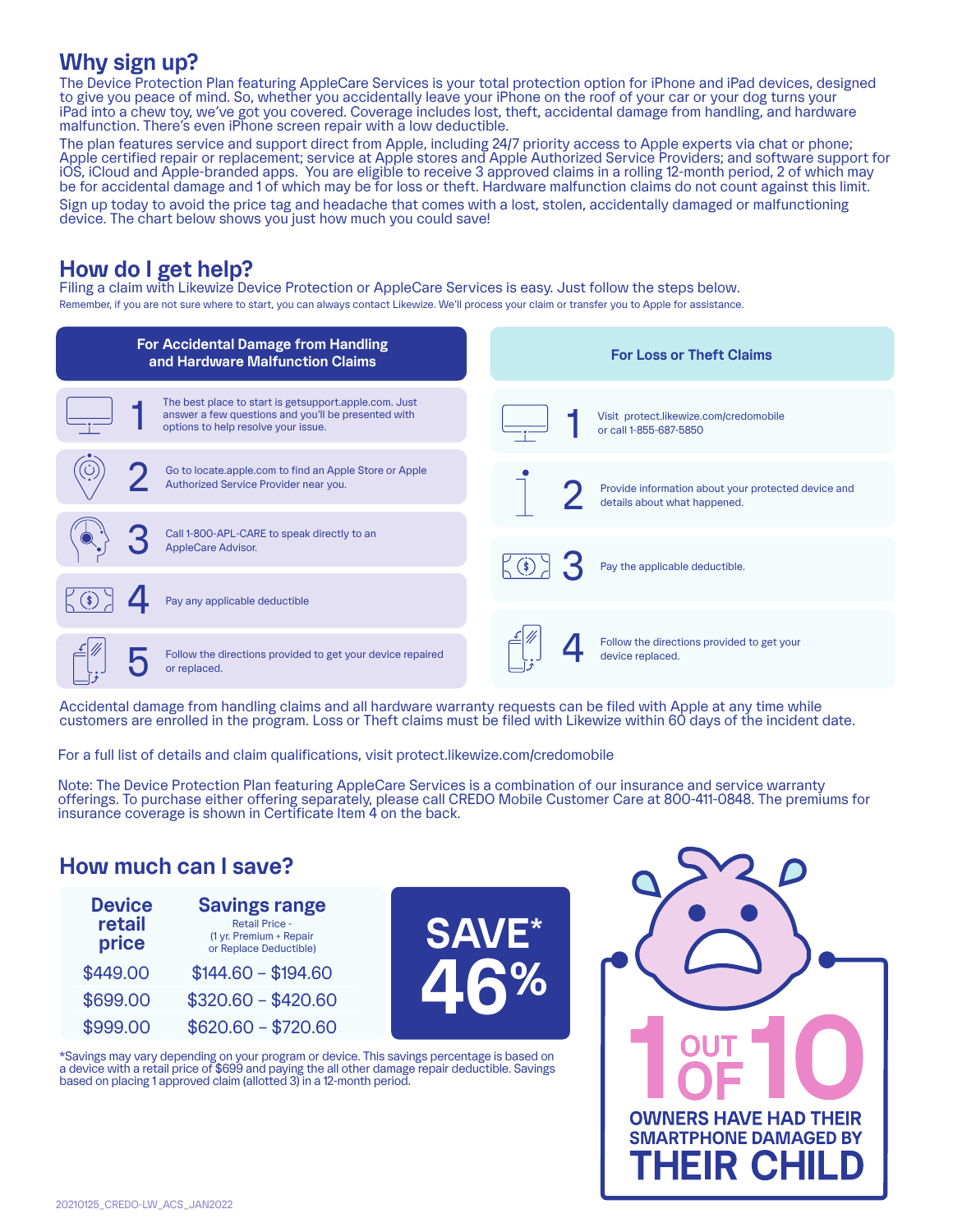# **Device Protection Plan featuring AppleCare Services**

| <b>Retail Value of Device</b>                                                                                                                                                                                                                                                                                                                                                                                                                                                            | $$299.00 - $598.99$                                                                                                                                                                                                                                                                                                                                                                                                                                                                                                                                                                                                                                                                                                                                                                                                                                                                      | \$599.00 - \$1,000.00                                                                                                                                                       | $$1,000.01 - $1,500.00$ |  |
|------------------------------------------------------------------------------------------------------------------------------------------------------------------------------------------------------------------------------------------------------------------------------------------------------------------------------------------------------------------------------------------------------------------------------------------------------------------------------------------|------------------------------------------------------------------------------------------------------------------------------------------------------------------------------------------------------------------------------------------------------------------------------------------------------------------------------------------------------------------------------------------------------------------------------------------------------------------------------------------------------------------------------------------------------------------------------------------------------------------------------------------------------------------------------------------------------------------------------------------------------------------------------------------------------------------------------------------------------------------------------------------|-----------------------------------------------------------------------------------------------------------------------------------------------------------------------------|-------------------------|--|
| <b>Monthly Premium</b>                                                                                                                                                                                                                                                                                                                                                                                                                                                                   | \$12.95                                                                                                                                                                                                                                                                                                                                                                                                                                                                                                                                                                                                                                                                                                                                                                                                                                                                                  | \$14.95                                                                                                                                                                     | \$14.95                 |  |
| <b>iPhone Repair Deductible</b><br>iPhone screen only                                                                                                                                                                                                                                                                                                                                                                                                                                    | \$29.00                                                                                                                                                                                                                                                                                                                                                                                                                                                                                                                                                                                                                                                                                                                                                                                                                                                                                  | \$29.00                                                                                                                                                                     | \$29.00                 |  |
| iPhone Repair Deductible<br>All other damage                                                                                                                                                                                                                                                                                                                                                                                                                                             | \$99.00                                                                                                                                                                                                                                                                                                                                                                                                                                                                                                                                                                                                                                                                                                                                                                                                                                                                                  | \$99.00                                                                                                                                                                     | \$99.00                 |  |
| <b>iPad Repair Deductible</b>                                                                                                                                                                                                                                                                                                                                                                                                                                                            | \$49.00                                                                                                                                                                                                                                                                                                                                                                                                                                                                                                                                                                                                                                                                                                                                                                                                                                                                                  | \$49.00                                                                                                                                                                     | \$49.00                 |  |
| <b>Hardware Malfunction Deductible</b>                                                                                                                                                                                                                                                                                                                                                                                                                                                   | \$0.00                                                                                                                                                                                                                                                                                                                                                                                                                                                                                                                                                                                                                                                                                                                                                                                                                                                                                   | \$0.00                                                                                                                                                                      | \$0.00                  |  |
| <b>Replacement Deductible</b><br>iPhone and iPad                                                                                                                                                                                                                                                                                                                                                                                                                                         | \$149.00                                                                                                                                                                                                                                                                                                                                                                                                                                                                                                                                                                                                                                                                                                                                                                                                                                                                                 | \$199.00                                                                                                                                                                    | \$249.00                |  |
| Taxes not included.<br>Your premium and deductible are based on the non-contract, non-subsidized new retail price of the model of<br>your mobile device on the purchase date.<br>The deductible must be paid before you repair your device or receive your replacement equipment and is non-refundable.<br>If you receive a replacement device, your program pricing and deductible may change. Your pricing and deductible are<br>based on the retail price of your replacement device. |                                                                                                                                                                                                                                                                                                                                                                                                                                                                                                                                                                                                                                                                                                                                                                                                                                                                                          |                                                                                                                                                                             |                         |  |
| <b>What's Covered?</b>                                                                                                                                                                                                                                                                                                                                                                                                                                                                   |                                                                                                                                                                                                                                                                                                                                                                                                                                                                                                                                                                                                                                                                                                                                                                                                                                                                                          | Our comprehensive program covers an impressive range of incidents: lost, theft,<br>accidental damage from handling and hardware malfunction.                                |                         |  |
| <b>What's not Covered?</b>                                                                                                                                                                                                                                                                                                                                                                                                                                                               | While our program covers more than you can imagine, there are a few exceptions. Any<br>normal wear and tear, pre-existing flaws, or cosmetic damage is not covered. Have<br>questions or need more details? Your policy and service warranty terms & conditions<br>have the full details on what we will and won't cover.                                                                                                                                                                                                                                                                                                                                                                                                                                                                                                                                                                |                                                                                                                                                                             |                         |  |
| <b>When am I Covered?</b>                                                                                                                                                                                                                                                                                                                                                                                                                                                                | Coverage starts immediately upon enrollment. Enrollment is available when you purchase<br>vour device as well as up to 60 days after purchase. Theft and loss coverage requires<br>you to have Find My iPhone enabled on your device at the time it is lost or stolen and<br>throughout the claims process.                                                                                                                                                                                                                                                                                                                                                                                                                                                                                                                                                                              |                                                                                                                                                                             |                         |  |
| <b>How will I be Billed?</b>                                                                                                                                                                                                                                                                                                                                                                                                                                                             | Our low premiums are designed to provide coverage for anyone on a budget. This charge<br>will appear on your monthly CREDO Mobile statement.                                                                                                                                                                                                                                                                                                                                                                                                                                                                                                                                                                                                                                                                                                                                             |                                                                                                                                                                             |                         |  |
| <b>What are the Claim Limits?</b>                                                                                                                                                                                                                                                                                                                                                                                                                                                        | Our program allows for 3 approved claims in any rolling 12-month period, 2 of which<br>can be for accidental damage from handling and 1 of which can be for lost or theft. The<br>plan also allows up to \$1,500 per claim. There are no limits on the amount of hardware<br>malfunction claims you may receive.                                                                                                                                                                                                                                                                                                                                                                                                                                                                                                                                                                         |                                                                                                                                                                             |                         |  |
| <b>What Type of Replacement</b><br><b>Equipment will I Receive?</b>                                                                                                                                                                                                                                                                                                                                                                                                                      | Replacements may be new Apple-devices or Apple-certified reconditioned devices<br>comprised of new and/or previously used Apple genuine parts that have been tested<br>and pass Apple functional requirements, and which may have minor cosmetic flaws. All<br>replacements will at a minimum have the same or substantially similar features (e.g., a<br>different model with the same features, or the same model in a different color) as the<br>original product.                                                                                                                                                                                                                                                                                                                                                                                                                    |                                                                                                                                                                             |                         |  |
| <b>What Happens if my Device</b><br><b>Can't be Repaired?</b>                                                                                                                                                                                                                                                                                                                                                                                                                            | If your device can't be repaired, it will be replaced.                                                                                                                                                                                                                                                                                                                                                                                                                                                                                                                                                                                                                                                                                                                                                                                                                                   |                                                                                                                                                                             |                         |  |
| <b>Are There Other Fees I Should</b><br><b>Know About?</b>                                                                                                                                                                                                                                                                                                                                                                                                                               | Other fees you may be subject to include a Non-Return Equipment Fee if you fail to<br>return your damaged or malfunctioning device to us or Apple, or a Locked Device Fee<br>if you return your device to us with Find My iPhone enabled, up to the amount of the<br>unsubsidized, new retail price of the enrolled device at the time of enrollment. A No Trouble<br>Found Fee of \$100 may be charged if you are approved for a Claim and no trouble is found<br>with the device that is returned or brought in for repair, or an Invalid Claim Fee up to the<br>current MSRP of the replacement device, less any deductible you paid, may apply if you<br>receive a replacement and we determine that your claimed device did not suffer a covered<br>cause of loss. A Claim Conversion Fee may be charged if you pay the screen only Repair<br>Deductible and other damage is found. |                                                                                                                                                                             |                         |  |
| <b>How do I Cancel?</b>                                                                                                                                                                                                                                                                                                                                                                                                                                                                  | receive a refund in accordance with applicable law.                                                                                                                                                                                                                                                                                                                                                                                                                                                                                                                                                                                                                                                                                                                                                                                                                                      | We give you freedom of choice with the option of cancellation at any time. Call CREDO<br>Mobile Customer Care at 800-411-0848 for assistance from a representative. You may |                         |  |
| The Device Protection Plan featuring AppleCare Services combines our insurance and service warranty offerings.<br>Visit protect.likewize.com/credomobile for our Privacy Statement and your complete Insurance Policy and Service<br>Warranty Agreement to determine your rights, duties, and exclusions.                                                                                                                                                                                |                                                                                                                                                                                                                                                                                                                                                                                                                                                                                                                                                                                                                                                                                                                                                                                                                                                                                          |                                                                                                                                                                             |                         |  |